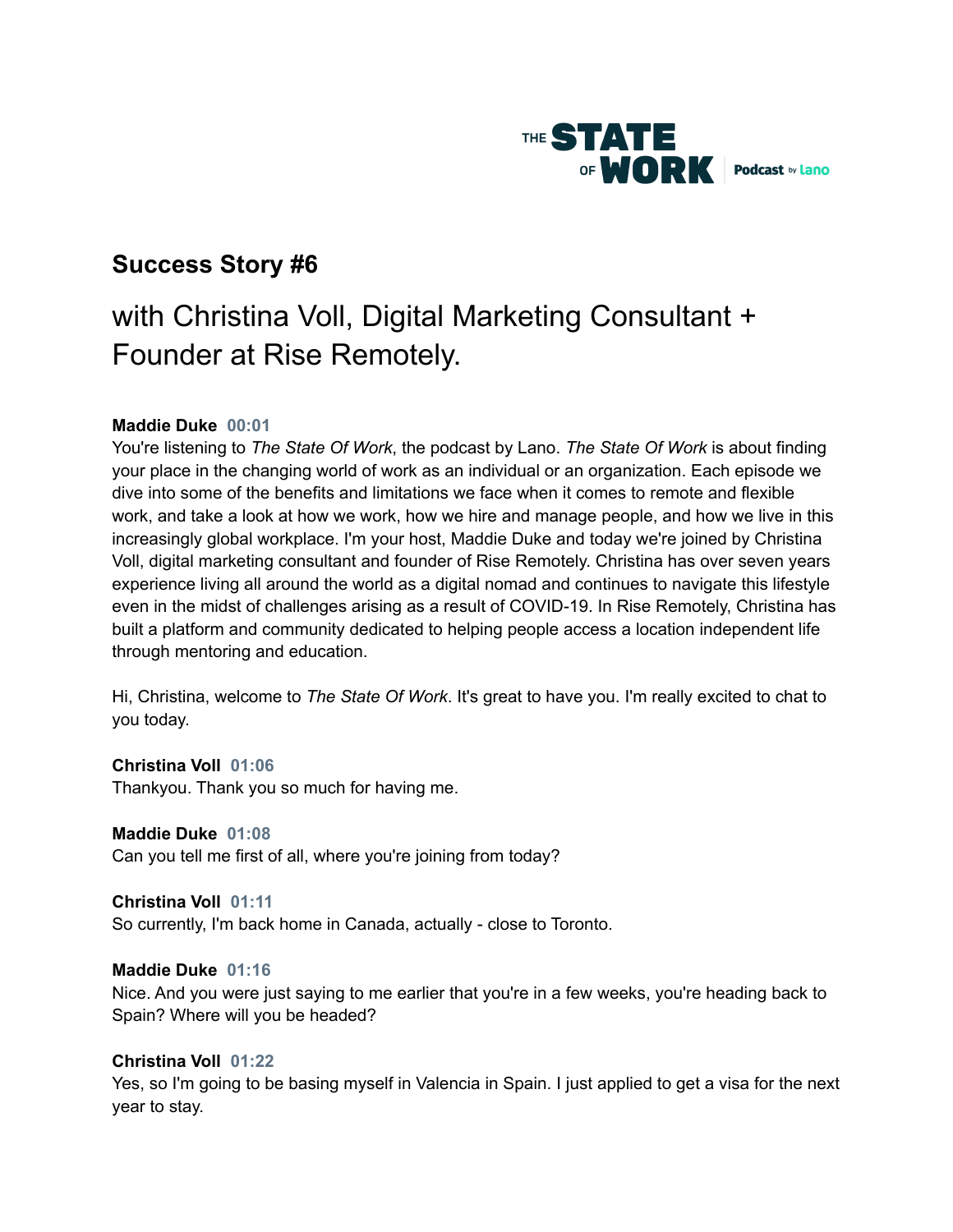## **Maddie Duke 01:31**

Cool. Well, that's exciting. So could you tell us about yourself and about the work you're doing?

## **Christina Voll 01:37**

Sure. So um, yeah, around seven years ago, I started on my digital nomad journey. I started out as a digital marketing consultant, starting out in social media marketing, and then kind of snowballed from there. And then about two years ago, I started one-on-one mentoring. I felt like I wanted to do something a little bit more purposeful. And I started mentoring and it wasn't until discovery call after discovery call that I realized people have a lot of needs and me with just my experience in digital marketing, I couldn't address all of those at the same time. So that actually then brought me to launching and creating Rise Remotely, which is that online platform that you can browse education to either help you go remote or work better remotely.

## **Maddie Duke 02:26**

Awesome. First of all, congratulations...

**Christina Voll 02:30** Thankyou.

## **Maddie Duke 02:31**

...and also did you bring some other people onto the team to help you cover those areas of expertise that were less in your, kind of, wheelhouse?

## **Christina Voll 02:37**

Exactly, yeah. So right now we have about a team of 10 creators on the platform. So we cover edge online education. We offer that in the form of ebooks, live sessions, one on one coaching, mentoring and traditional online courses, hybrid courses. Really a wide variety of different education to either help you become an online business owner, a freelancer or get a remote nine to five and we also have a small section for companies also wanting to transition to remote and improve their company culture.

## **Maddie Duke 03:11**

Awesome, a lot of different things then that's great. It sounds like you've got a lot going on.

## **Christina Voll 03:18** Always.

## **Maddie Duke 03:19**

You mentioned that prior to starting Rise Remotely you were already working as a digital nomad for some time. What led you to pursuing that lifestyle and what is it that you like about it?

## **Christina Voll 03:31**

I actually started when I was still in university. I had some friends that were actually digital nomads and this was seven years ago so it was like oh what is a digital nomad kind of thing it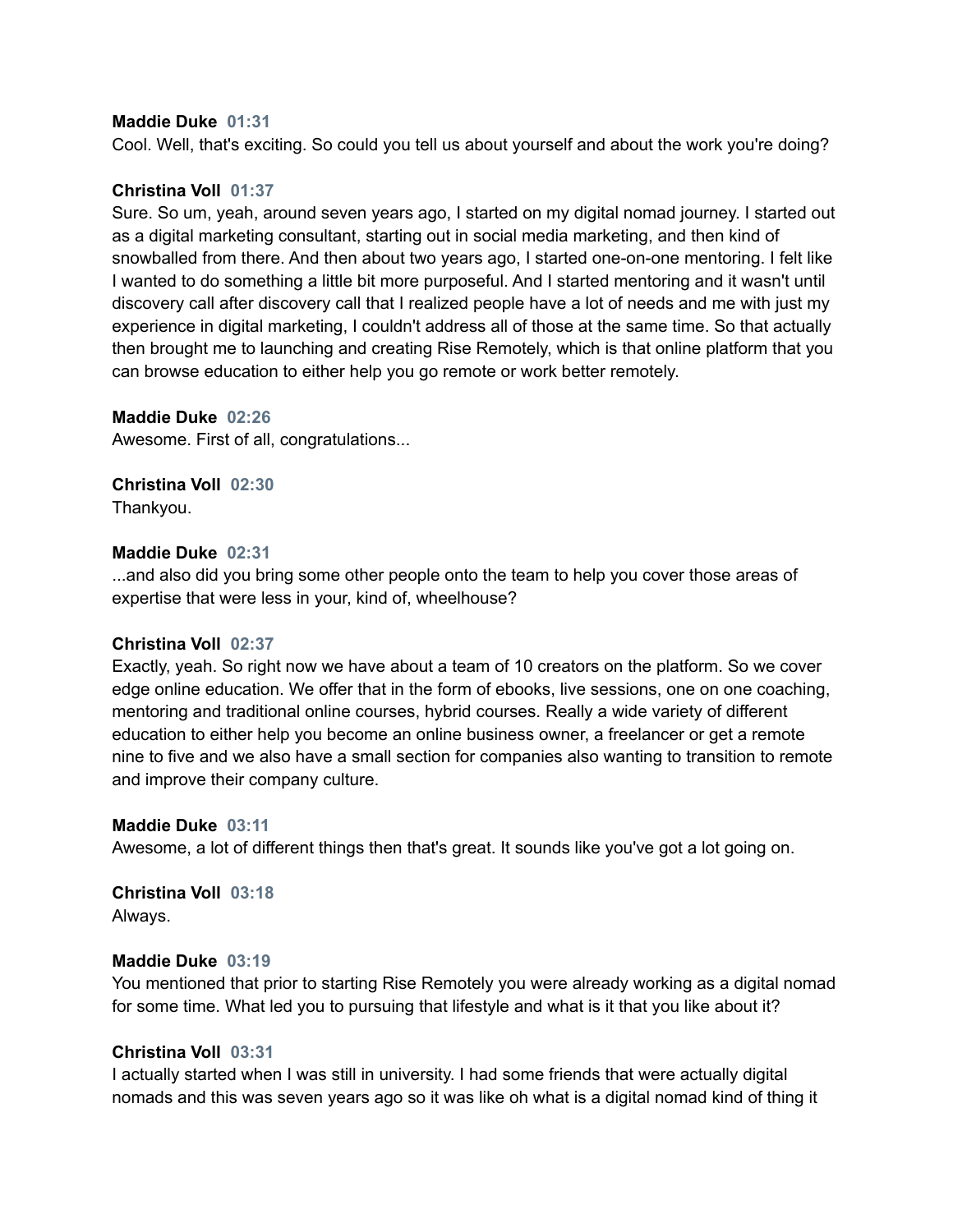was it was really new. So that really inspired me to, you know, chase that lifestyle and being that I was already studying business and university I was already studying marketing. I was getting a little bit of you know knowledge there obviously but of course it was not what you would be learning in field of digital marketing because it's so new. So I was lined up for that but um, yeah, then I actually, when I was in university, I then came back from a trip with my friends that were digital nomads, actually. And then I searched really hard to even find a remote job listing because at that time, it was even difficult to find one. And I applied to a few and actually got my first client then and since then it kind of snowballed. And yeah, the last few years have been really really amazing. I'm really grateful to be able to, you know, have that location independence. I mean, I can talk for hours about the benefits of the lifestyle but definitely being able to, you know, work for yourself and have that location independence, to be able to travel and live different places and meet locals is something that I really, really love about it**.**

## **Maddie Duke 04:53**

Yeah, great. I think a lot of people see it as kind of the dream life that you get to be, as you say, location independent and experience all these different parts of the world without sacrificing the pursuit of your career and obviously generating an income. So what are some of the more unusual places that you've worked from as a digital nomad?

## **Christina Voll 05:17**

I was working from Jordan, which was maybe a bit unusual, especially for a girl to travel there alone. Also without a phone, that was crazy. And in Israel as well, I was traveling between the two. And also I was in Morocco alone working there. And I worked in a few different places in India, which you know, people often think, oh, India doesn't have the best WiFi to work and everything, but I had great luck and I went to some amazing cafes overlooking beautiful nature.

## **Maddie Duke 05:53**

What kind of tools do you use to manage your everyday work both as a, you know, as a business owner as well as a digital nomad? What are the kind of the ones that you have to have?

## **Christina Voll 06:03**

Yeah, so I'm, I like to collect Google Chrome plugins.

## **Maddie Duke 06:08** Oh yeah, yep.

## **Christina Voll 06:09**

yeah, definitely a couple of those that I would use is a very simple email tracking one called Bananatag. And it just gives you notifications when people read your emails. So it's really good for if you're negotiating as a freelancer, or if you're, for me, when I was onboarding people to guys remotely, I just kind of was in the loop when I knew when people were looking into my emails, and then I can, you know, if it was a negotiation stage, I can send another email or something like that, or if somebody looked at something from a long time ago, I can kind of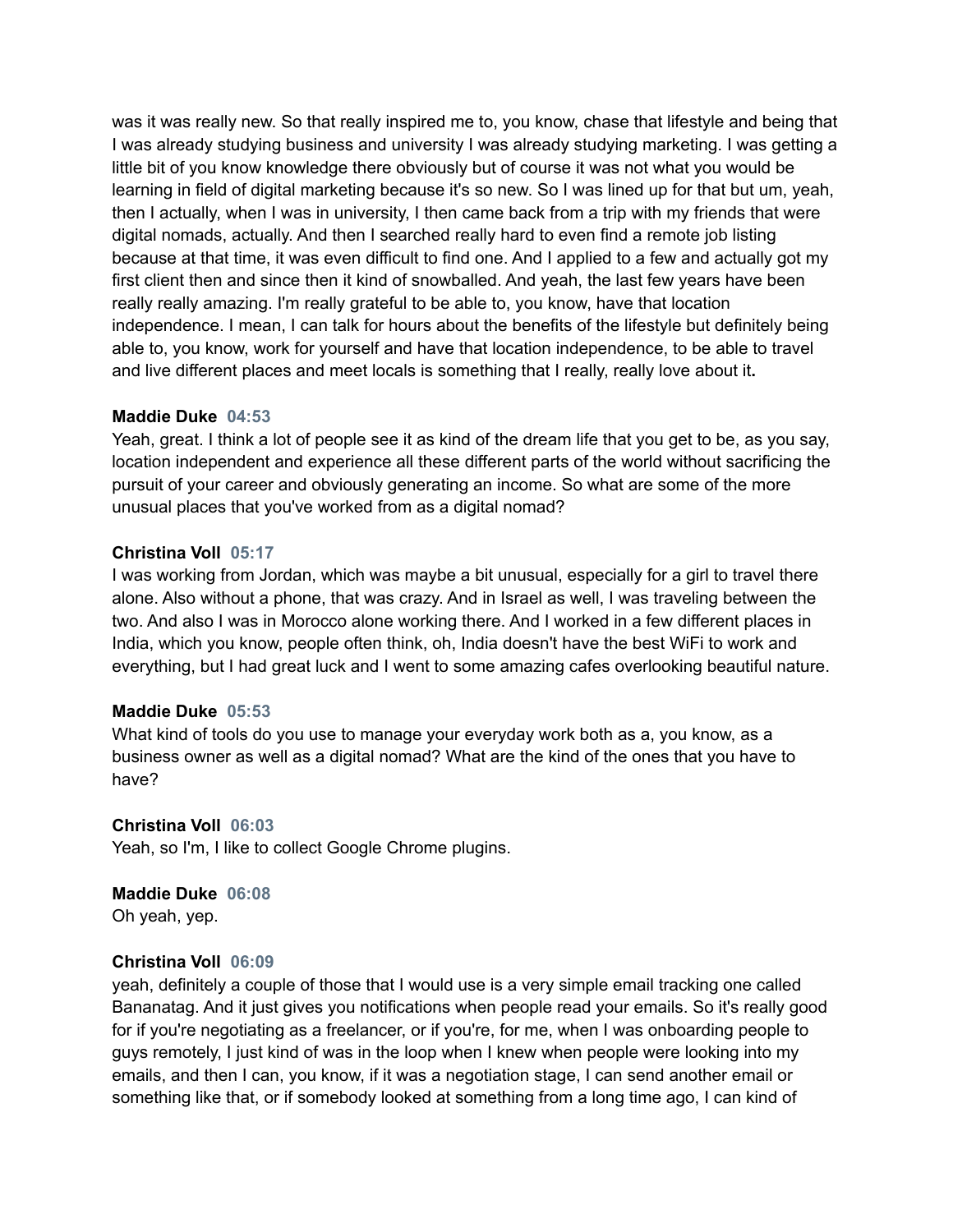reach out to them. I also like using Notion, that's a really great tool to organize everything. I put my personal, my business, everything in it. I really like it also to be able to send external documents or internal documents to externally so if you know, we have like a swipe file for rides remotely with all of our information in it, which is really nice. I like how simple it is. I love using emojis as well. So it's perfect for that.

## **Maddie Duke 07:09**

And I think also, then you're not sort of tied to the Google suite when you're using something like Notion as a platform to share workable documents.

## **Christina Voll 07:20**

Yeah, exactly. Yeah. And there's so many additions where you can embed spreadsheets and YouTube videos and everything. It's really nice and seamless that way as well.

#### **Maddie Duke 07:29**

Yeah. Awesome. So what do you think some of the biggest challenges are then of working remotely or yeah, working, I guess it is working remotely like as a digital nomad. I mean you've obviously got a sense of a home base in Canada, where you are right now. But like, when you're abroad and planning your next step, and not necessarily having that sense of a home base.

## **Christina Voll 07:54**

Exactly. So um, yeah, generally, for the last several years, I've been kind of coming to Canada, only in the summer, because I cannot deal with winters. And only for a couple of months just to see my friends and family. But I'm actually the past year, the pandemic was a bit crazy, because it really stopped digital nomads kind of right in their tracks, and we got really accustomed to, you know, traveling every few every few months, and going to a new place, having that excitement, having that routine of traveling. And to be able to not do that was really eye opening, I had a routine for the first time in my life, where I was, you know, working out every morning, eating the same things like not boring or anything, but it was, you know, just normality, what most people normally do. So that was really interesting. And it was a little bit of a challenge to you know, not have that - the pandemic was definitely a bit challenging. But now, you know, things are opening up and it's easier to travel now, which is really great. But in general, the lifestyle as well. Originally, I was kind of traveling and almost doing a fast travel and then naturally I just kind of slow down to doing a slow travel, which is you know, staying three months in a country instead of going, you know, a couple of weeks or one month or something like that. So naturally I was doing that already, just because I was feeling more exhausted from traveling and I wanted to connect more with people. And I found that yeah, being like, even though I was doing slow traveling, it was still a bit difficult to, you know, make that circle of friends in one place. Yeah, sometimes I would go to the wrong places where there wasn't digital nomads, and I kind of mistaken that - I went more for nature and you know, nature is always going to be there but you can't really have nice conversations with trees.

#### **Maddie Duke 09:50**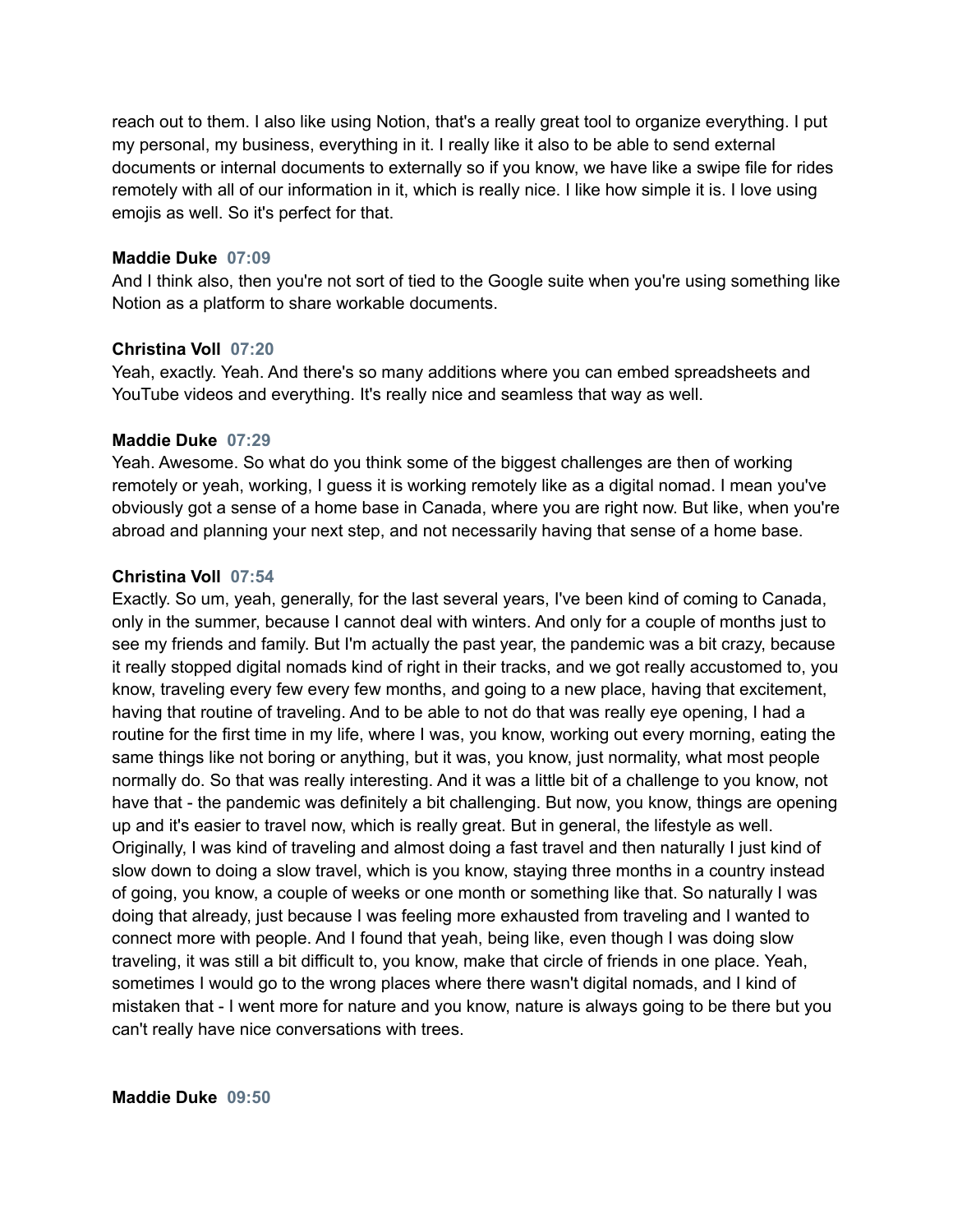I guess it depends what kind of mood you're in.

## **Christina Voll 09:55**

That's true.

## **Maddie Duke 09:57**

How do you connect typically with other digital nomads around the world, like - are you part of any big communities or groups?

## **Christina Voll 10:03**

Yeah, definitely. I'm part of and I see a lot of Facebook groups that I think are super active. For example, in Valencia, I met some people with just a Valencia - we actually - there's a big Telegram group there with, I think, over 5000 members and a bunch of subgroups. So I've met some people there, through digital nomad meetups there. And there's a few online communities as well Rise Remotely who's actually building one as well. And we're soon going to be launching, which is really exciting. So I'm happy to be kind of facilitating that and getting workshops ready for that. It's super exciting. But yeah, it's sometimes they're hit and miss though, because like I said, it all depends on your location. And at that moment in time, how many digital nomads are in that specific location. And that's something that yeah, I found Facebook groups because it's so open and because they're so big, that sometimes they really, really are useful for that.

## **Maddie Duke 10:57**

Yeah, definitely. I mean, community is such an important thing in any time, like in any kind of lifestyle. I think a sense of belonging and community is important. But then I think, definitely when you're in a new place, and trying to establish yourself for a short amount of time, and then moving on to somewhere else.

## **Christina Voll 11:14**

Exactly.

## **Maddie Duke 11:15**

I've heard of some areas that kind of call themselves a remote work village. Have you ever been to one of those digital nomad villages?

## **Christina Voll 11:24**

No, I actually haven't been to any of those villages yet. I actually saw them kind of progress in the last year and a half during the pandemic, which has been super cool as well, because you know, digital nomads are now realizing, okay, the pandemic kind of stopped us in our tracks. And now we're going to kind of build together - we're going to rise together - in a sense. So I think it's very cool that they're happening. There is one in Madeira that I would love to go to and being that I'm going to be in Spain for a year, I'm definitely going to make plans to head out that way. We have, some kind of like, brand partnerships that we're working on and cross collaborations and everything and I love to promote companies that you know are following the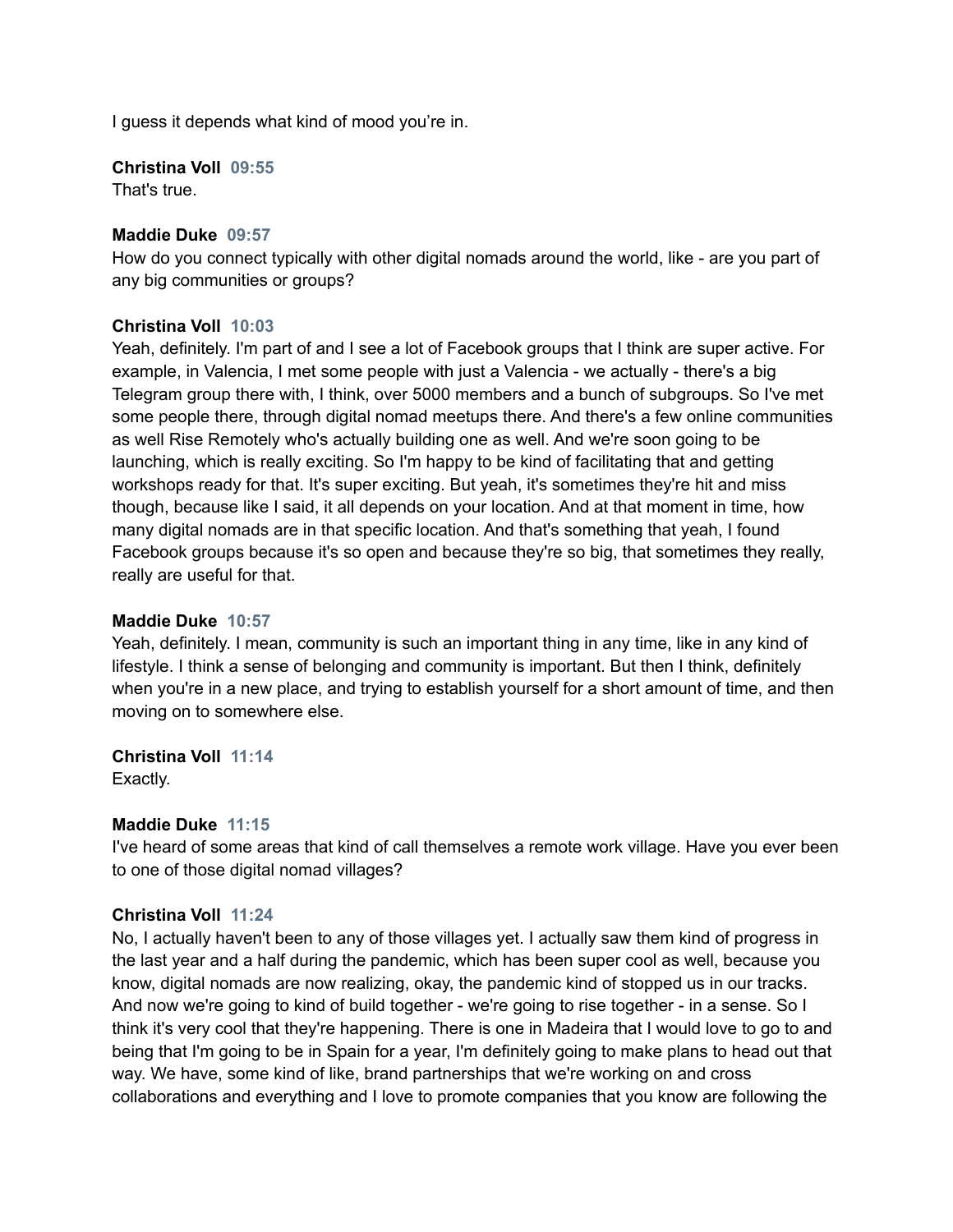digital nomad lifestyle and promoting it and giving people opportunities. Borderless Retreat is one of them. And they offer experiences in Madeira as well. And so they're really connected to that digital nomad village as well. Which I think is really cool. Yeah. So I'm always down for promoting them. And I'm excited for the day that I actually get to go there soon.

## **Maddie Duke 12:28**

Have you noticed any other kind of trends or developments in the digital nomad community over the last couple of years?

## **Christina Voll 12:35**

Yeah. So because of the pandemic changed things up so much. I see a huge trend of now digital nomads kind of really focusing on self improvement as well it was already starting before the pandemic, but there was still this kind of mix between the digital nomad backpacker and the digital nomad, kind of, self improvement nut - for lack of a better term. And yeah, and so now I see that that shift really progressed and now people are much more interested in going in maybe a digital nomad retreat or some type of community or even a specific location like Madeira or other digital nomad villages around the world and they're interested more so okay, maybe there'll be partying and stuff there but they're interested in more so and you know, hiking or experiencing nature around that area or, you know, working on their projects and everything. And I see that's much more prominent, like when I started seven years ago, there was that kind of gray area of you know, people that are like, yeah, you just need WiFi to work and they were partying all the time and maybe it wasn't so in alignment, you know, with a lot of the companies that digital nomads are working for, there's a lot of conscious entrepreneurship coming up all over which is really cool as well. So I see that that's a big trend, that's going strong and it's it's all for good reason.

## **Maddie Duke 14:01**

Yeah, great

## **Christina Voll 14:02**

Throughout my kind of digital nomad journey, I've definitely transitioned naturally, because it was a lot of traveling a lot of fast traveling and I kind of almost got burnt out and then I realized okay, I want to focus more on you know, health and wellbeing, I want to focus more on working with brands that also support that also have similar values and more just around, you know, helping other people and you know, really purposeful work as well. So I think naturally people who have been working for themselves for a while now, you can actually pick and choose after a little bit of time as well. So it's a really nice benefit to have as well.

## **Maddie Duke 14:42**

Yeah, definitely. It's a good place to be in and how do you kind of manage things like wellbeing and mental health when you're working from anywhere?

**Christina Voll 14:53**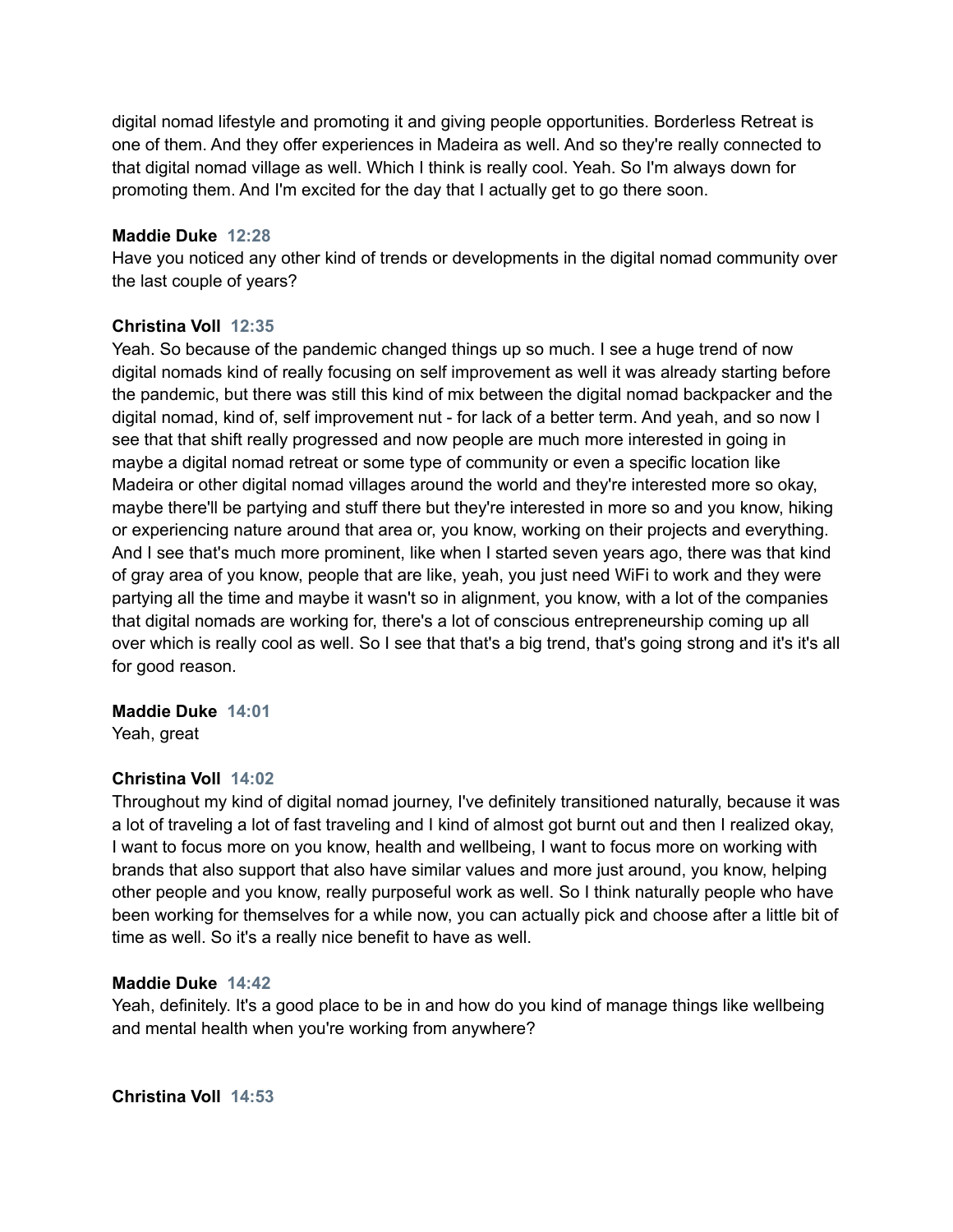So yeah, like, like I said, naturally, it kind of happened out of necessity, to be honest. It was about three or four years ago, I was working for a really cool growth hacking agency. And I also had other clients on the side. So I was pretty overworked. But I was still super passionate about what I was doing. I was learning so much working for this growth agency. And it came to the point where I was working like 10 hour days back to back, because I was in Tenerife and I was in the north part of the island. I I mainly booked a place there because there was surfing there and little did I know it was like super expert surfing. And I only got in the water once and it was way over my experience level. But it happens. But yeah, so I was there. And I was actually really isolated. Because I was just in the wrong part of the island. There wasn't any kind of community there, there was really no one my age even, maybe a few surfers that were my age. And so I was kind of consuming myself and work. And then I realized that, yeah, I'm working too much. So from there, I created pretty strict boundaries, where I, you know, only work actually six hours a day. But I really make sure that it's focused tasks as well I put my notifications off, I really am focusing on the project that I'm working on, instead of hopping around a lot. Of course, sometimes I'm going to be hopping around a lot as well, with work, we all work with so many tabs open. And the thing is yes, it's hard not to sometimes, but um, but yeah, I think just changing like we don't necessarily need to work more time, we just need to work more focused and more on things that you know, we feel really good about working on. So that also helps.

## **Maddie Duke 16:36**

Do you work with clients that are based all over the world? Or are they mostly in a certain part of the world?

## **Christina Voll 16:43**

So for my freelancing, I've worked with clients literally from pretty much all over. Mostly, yeah, at least five different continents. It's been pretty much from all over, but I've done it all remotely. There've been a few times where I've met people and I was working in-person with them, but for their remote brand - and it was just because we were in the same place. But that was only a couple of times. But other than that, yeah, it's been pretty much all over. Which has been interesting in terms of time zones, but also a really great experience for managing time zones and yeah.

## **Maddie Duke 17:21**

If you've got clients based everywhere... what do you do about them when it comes to payment? Do they pay you in your local currency, like how do you go about arranging that?

## **Christina Voll 17:34**

Generally, I always give them the proposal in their local currency just so it makes them feel more comfortable about working with me, so they don't have to convert it. So they don't have to think about it so much. And it was like more home to them. And then in terms of payment, I also want to make it comfortable for them. So I'm pretty flexible. Because sometimes, you know if/ when somebody is, when you're onboarding a new client, you want to, you know, streamline the process as much as you can and make it comfortable for them so they feel good about going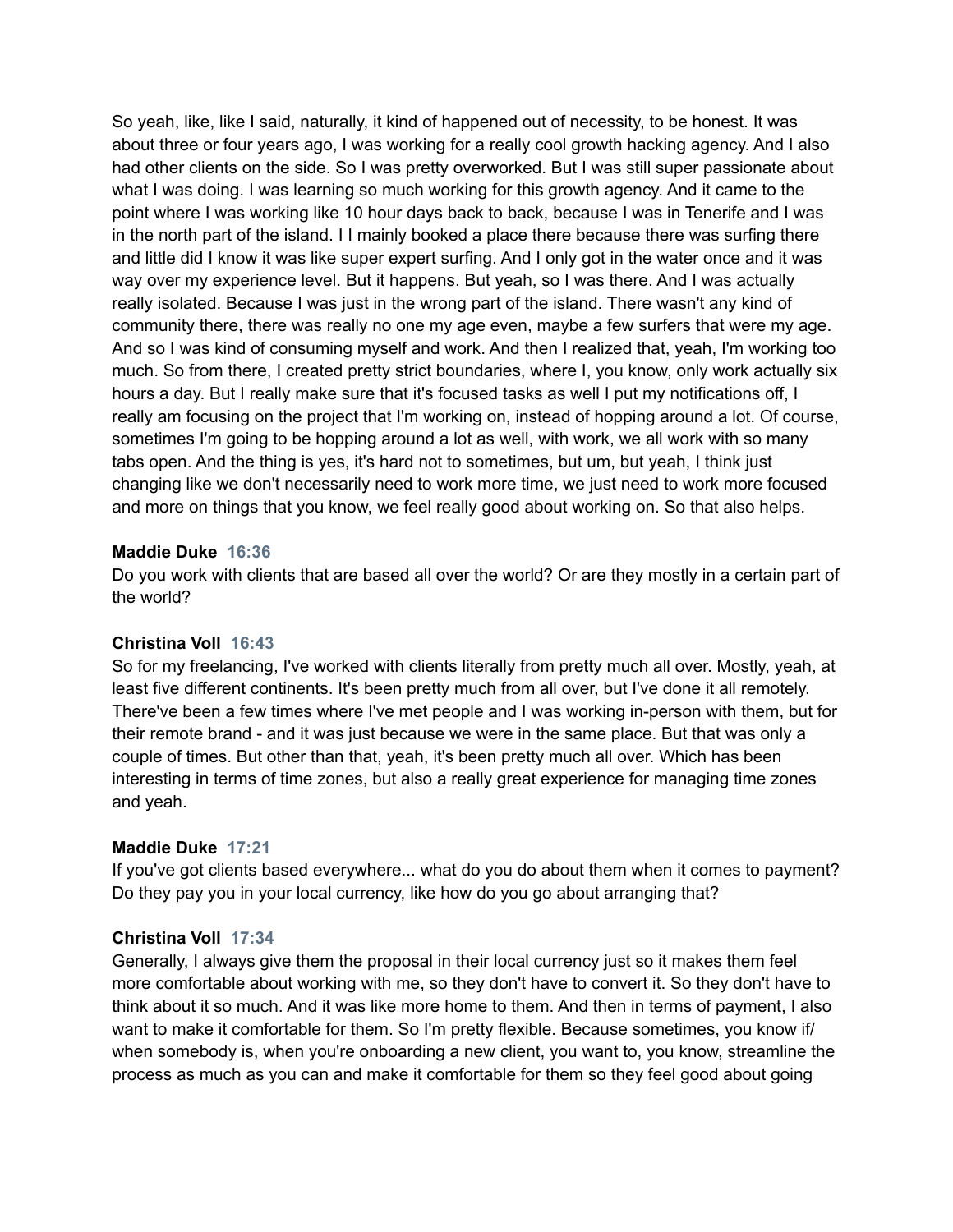into the agreement. So yeah, I offer a variety of different things. And also, if the client has their preferred way, I generally go with that if it makes more sense to

## **Maddie Duke 18:12**

Yeah, and there are so many options available now as well. Like even things like Stripe where the client could pay by card if they wanted to.

# **Christina Voll 18:20**

Exactly, yeah, cool.

## **Maddie Duke 18:23**

I guess my last kind of question to you would be: what would you recommend to someone who's just starting out as a digital nomad or just about to?

## **Christina Voll 18:33**

Starting out can definitely be overwhelming and it could seem like you are, you know, starting from zero, you have no experience or you just transition into a different career path, you know, where your experience is elsewhere. And it can be super overwhelming, definitely. So something that I would recommend is to you know, use your resources wisely and you know, not be afraid to actually get that extra help to really progress you because, you know, as you start working for yourself, even if you're working for remote nine to five or if you're working as a freelancer or an online business owner, it is your own business in a sense, so you're gonna want to invest into it. So getting you know that extra help, whether it's, you know, there are free resources on many platforms - Rise Remotely being one of them. So you can start out for free and then if you feel like that's working for you, there's also paid resources - Rise Remotely is more or less created to, you know, help you on every single stage of the journey to remote work success. So we're really focused on you know, whatever stage you are on, we're trying to, you know, craft education to help you for that specific stage. So when I started out, I was Googling things like crazy. I spent so much time reading so many different blog posts and really just like scratching Google for all the information I could, basically and I realized that was almost more time consuming than if I met with somebody that inspired me, that pointed me in the right direction and you know, really gave me that encouragement because at the end of the day to I feel like we all can get the skills. It's a lot about the mindset as well that sometimes is overlooked. And maybe that's what's holding you back the most is the mindset and that's why working with somebody is really going to be life changing.

## **Maddie Duke 20:23**

Fantastic. Well, we'll make sure to put the details of Rise Remotely on our landing page for the podcast so that anyone listening who's kind of sitting on the fence or feeling inspired to seek some help with studying or progressing the digital nomad career or remote work career can get in touch. So yeah, thanks so much for your time today, Christina and for answering all my questions. It's been great to have you on the podcast.